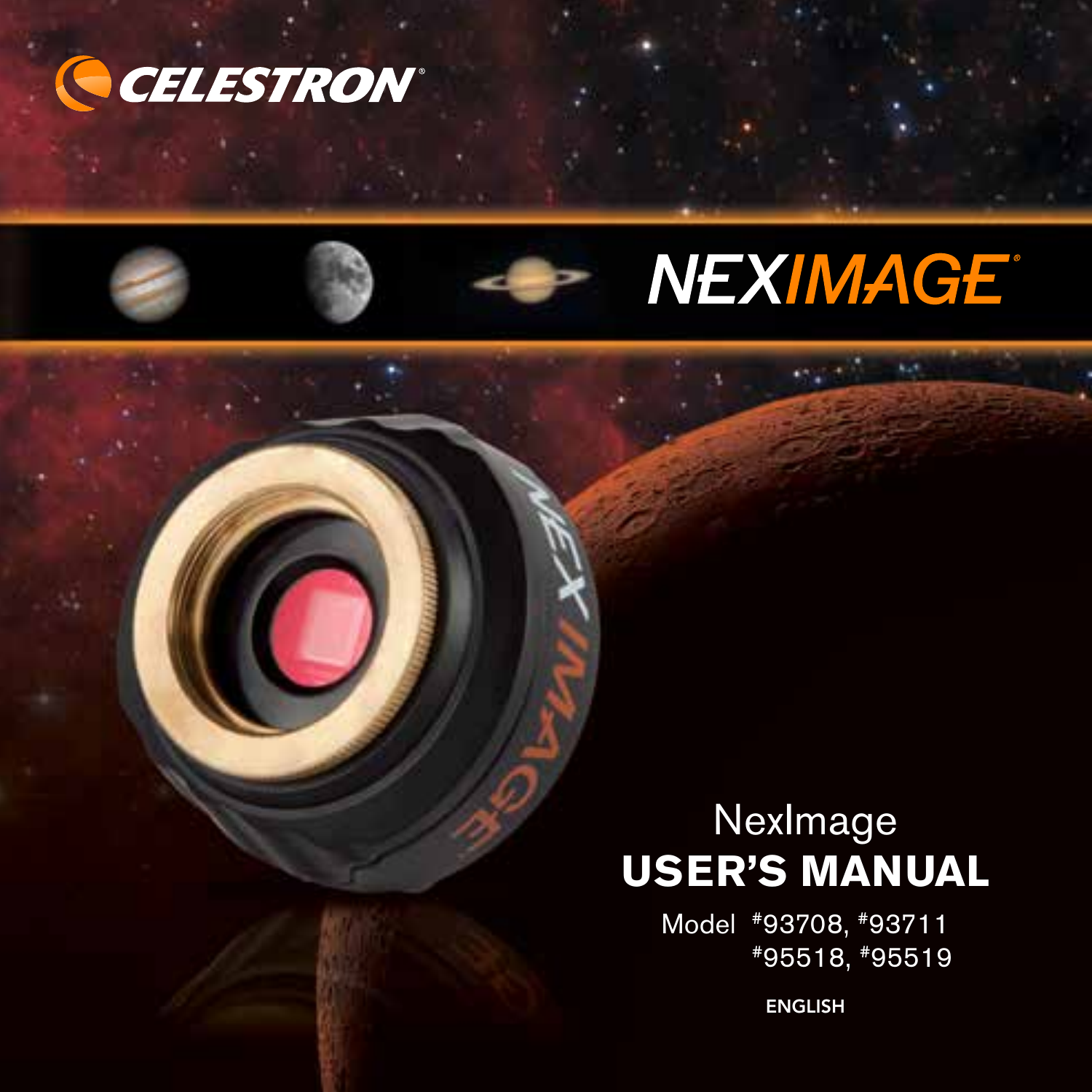## Congratulations on your purchase of the Celestron NexImage Solar System imaging camera.

### **Your NexImage camera comes with the following:**

- + NexImage Camera
- + 1.25" nose piece
- + CD including NexImage iCap and RegiStax processing software
- + USB Cable



#### **Recommended Minimum System requirements:**

- + Pentium IV, 2.0 GHz, 1GB RAM
- + Graphics card with 24 or 32 bit
- + Windows XP, Windows Vista, Windows 7 (32 & 64 bit)
- + DirectX 9.0c or higher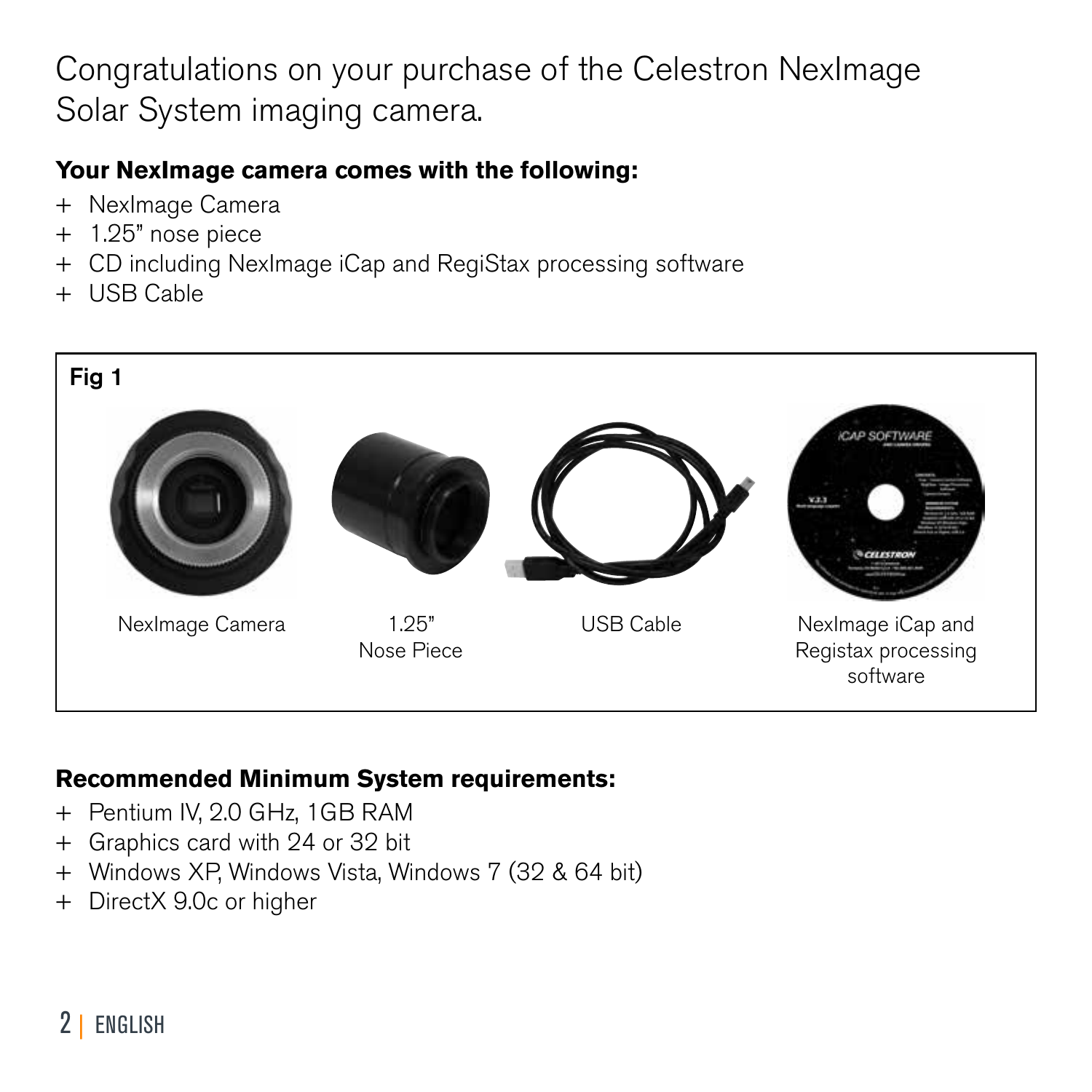# Quick Start

- 1. Place the CD into your computer's CD-ROM drive.
- 2. Install both the NexImage iCap and RegiStax software onto your computer.
- 3. Thread the 1.25" nose piece into the body of the NexImage camera. See Fig 2.
- 4. Slide the 1.25" nose piece of the camera into the eyepiece barrel of your telescope. See Fig 3.
- 5. Plug the small end of the USB cable into the port on the back of the camera.
- 6. Plug the other end of the USB cable into a USB port on your computer. Once connected, the Found New Hardware message will appear. Follow the Installation Wizard until the device has been successfully installed.



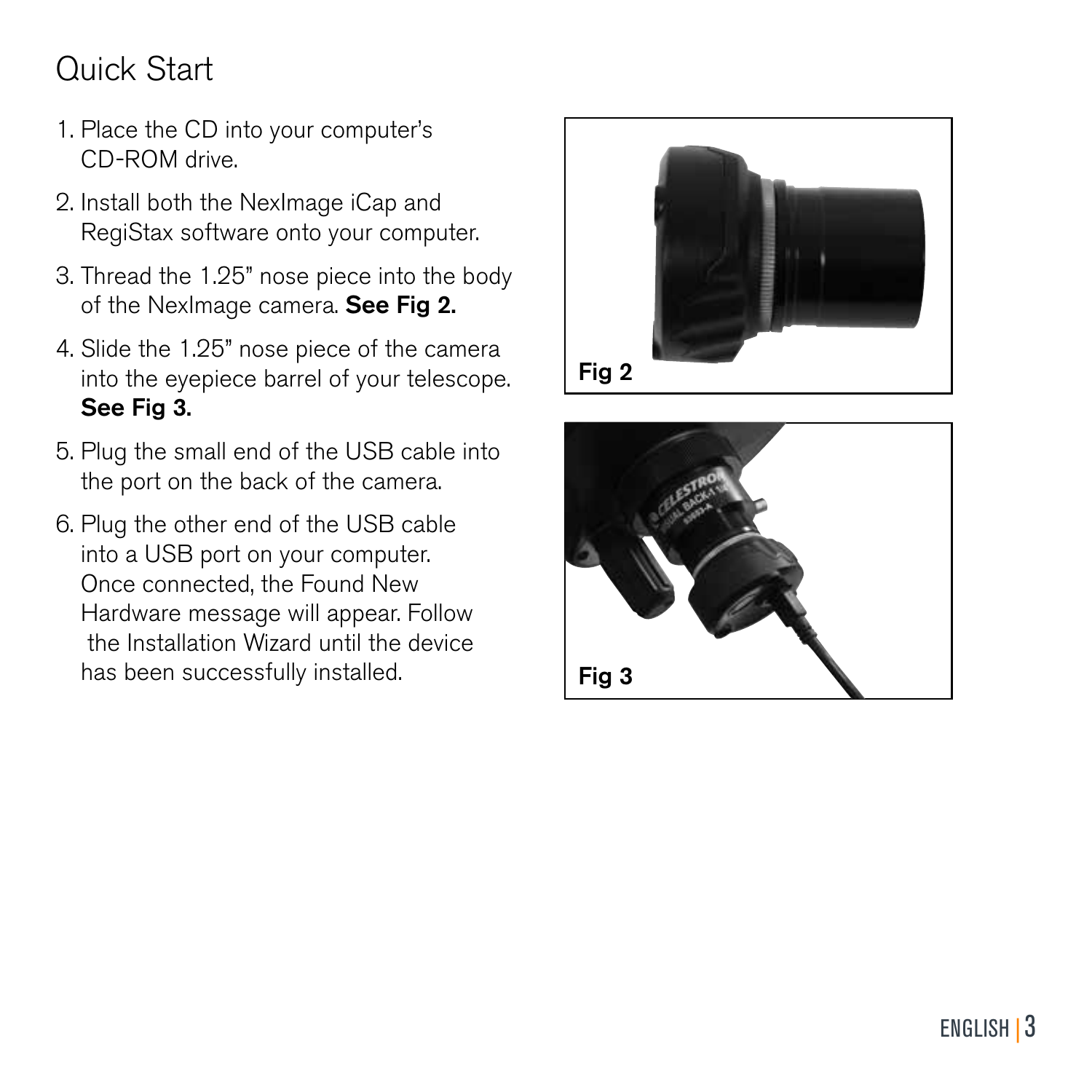# Capturing Images

- 1. Double-click the NexImage iCap icon on your computer's desktop to start the program. See Fig 4.
- 2. If the NexImage camera is not already detected, select the camera and press OK. See Fig 5.
- 3. Select an easy target like the Moon to begin with. Center and focus your telescope on the specific feature you wish to image.
- 4. You should be able to see light displayed in the Preview window of the iCap software.
- 5. Use the telescopes focuser to focus the image until the object is visible and sharp. See Fig 6.





Fig 5



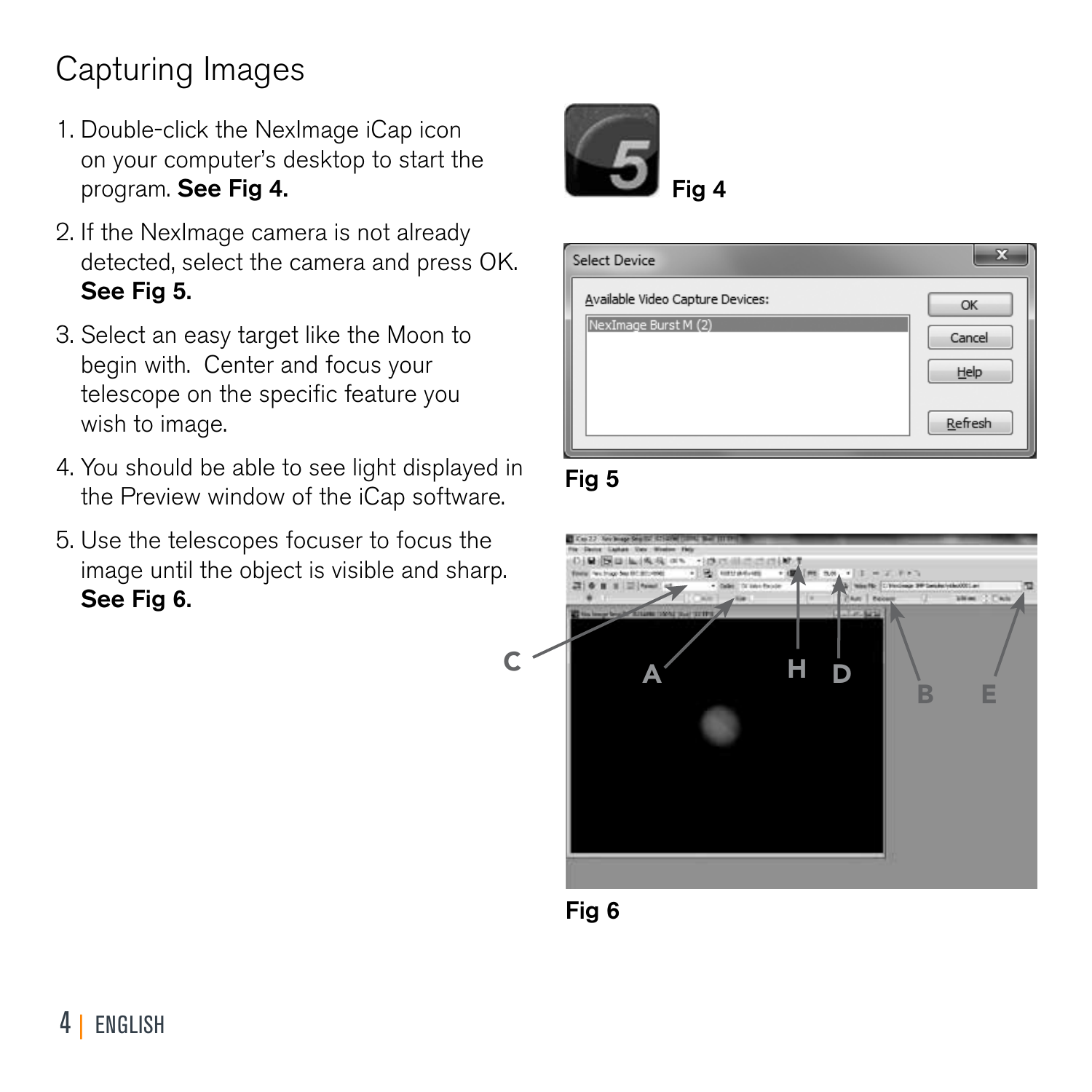- 6. Use the Gain (A) and Exposure (B) settings to make sure that the image is not underexposed or overexposed .
- 7. Select the video format (C). For the highest resolution, select 1280x960.
- 8. Select the frames per second (FPS) for your video. The FPS box (D) will always display the maximum frames per second for the selected resolution setting.
- 9. Press the Video File button (E) to bring up the Recording Setting box. See Fig 7 & 8.

### ROI Subframing

If the object you are imaging does not consume most of the field of view, you can select an ROI (region of interest) to increase the framerate and save disk space. Go to the Device menu and select  $ROI \rightarrow Specify$ , or click on the ROI icon. Draw the ROI with your mouse, then click inside the red box to set the ROI. The ROI can be reset any time by clicking the reset icon or going back to the Device menu.









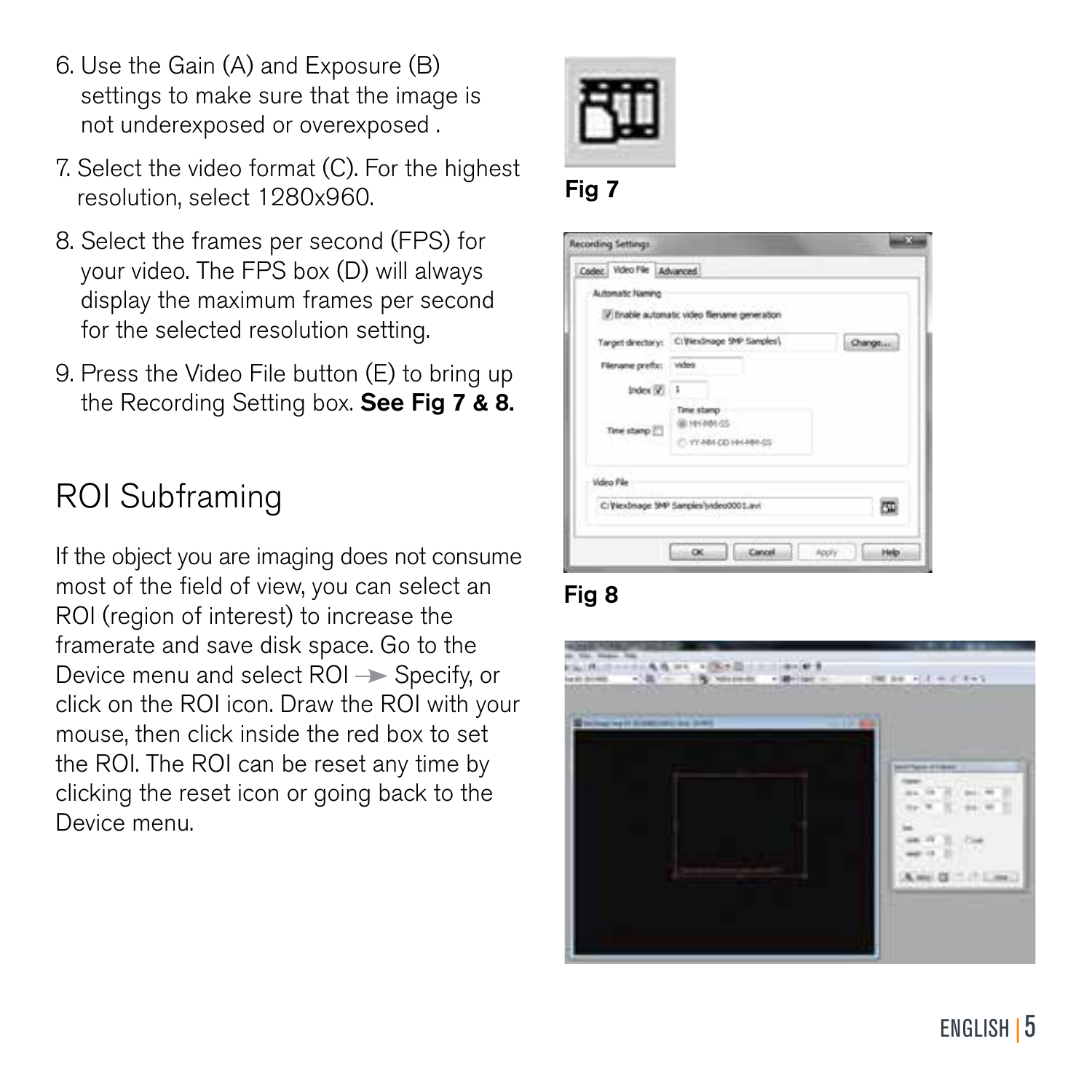- 10. Press the Video File (E) to select the destination location for your video.
- 11. Click on the Advanced tab. You can either select the amount of time or number of frames you wish to record. See Fig 9.
- 12. Press the Record button  $(F)$  when ready to begin recording video. See Fig 10.
- 13. Once recording is complete, press the check video button (G) to view the capture image.

| ×<br><b>Recording Settings</b>                                   |  |  |  |  |
|------------------------------------------------------------------|--|--|--|--|
| Codec Video File Advanced                                        |  |  |  |  |
| Auto-Stop by Elapsed Time                                        |  |  |  |  |
| $\frac{1}{\sqrt{2}}$<br>Stop recording after<br>00:00:10         |  |  |  |  |
| Auto-Stop by Frame Number                                        |  |  |  |  |
| Stop recording after capturing<br>300<br>frames                  |  |  |  |  |
| <b>Frame Filter</b><br>Capture only one frame out of<br><b>5</b> |  |  |  |  |
| Cancel<br>Help<br>OK<br>Apply                                    |  |  |  |  |

Fig 9



See the Help file (H) to learn more about the advanced features of iCap software.

Now that your video is captured, you are ready to process it into one high-resolution image.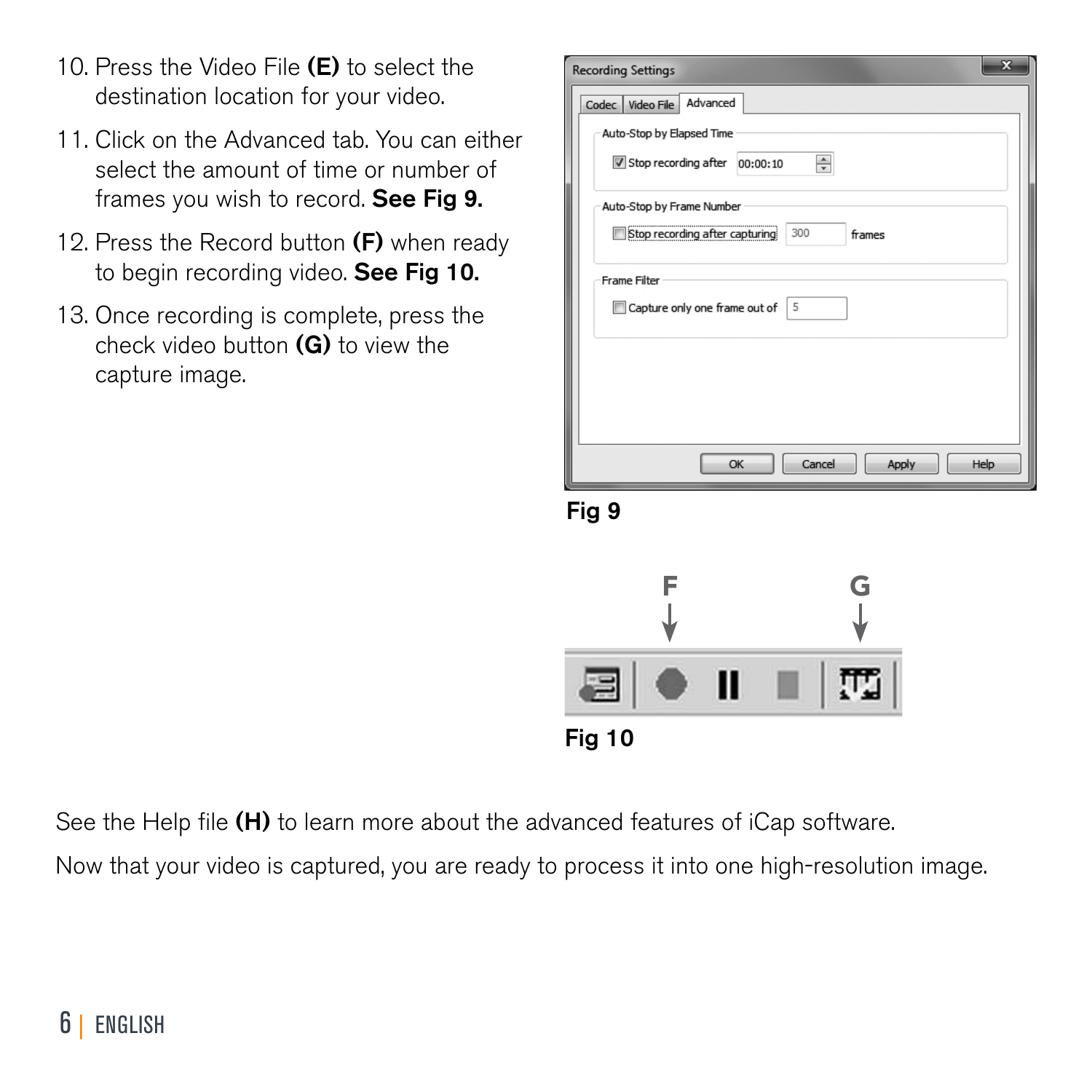# Processing Images

- 1. Double-click the RegiStax icon on your computer's desktop to start the program. See Fig 11.
- 2. Press the Select button (A) and select the video that was just recorded. See Fig 12.
- 3. Press the Set Alignment Points button (B) to have RegiStax automatically select the alignment positions over your image.
- 4. Press the Align button (C) to begin the alignment process.
- 5. Select the Best Frame option under the Limit Setup box (D) and enter a number that represents one-half of the number of image frames that were captured, i.e. if 300 frames were captured then enter 150. Press the Limit button (E).

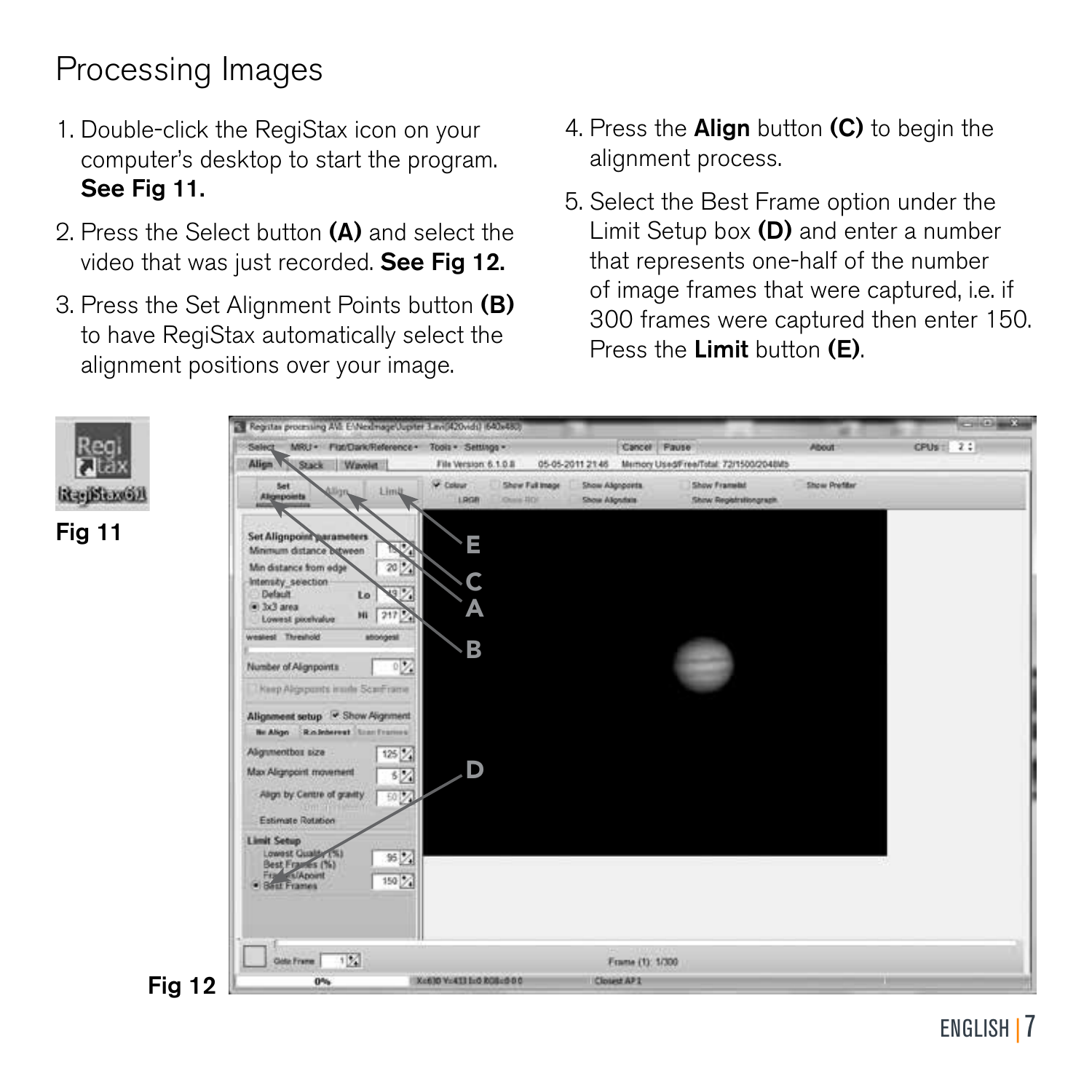6. You will automatically advance to the **Stack** screen. Accept the default settings and press the Stack button (F). See Fig 13.



- 7. Next, move to the wavelet processing screen by clicking on the Wavelet tab (G). See Fig 14.
- 8. On the wavelet page, use the wavelet-sliders (H) to enhance the image. The power of RegiStax lies in the Wavelets settings. This is a special filtering technique that is very good for enhancing details in images. Each wavelet layer carries part of the image within it. The lower numbered wavelets control the fine detail stored in the image, while the larger numbered wavelets control the coarse detail. Each layer can be adjusted individually to reveal the desired amount of detail for your image.
- 9. Finally, press the **Save Image** button to save the final image.





H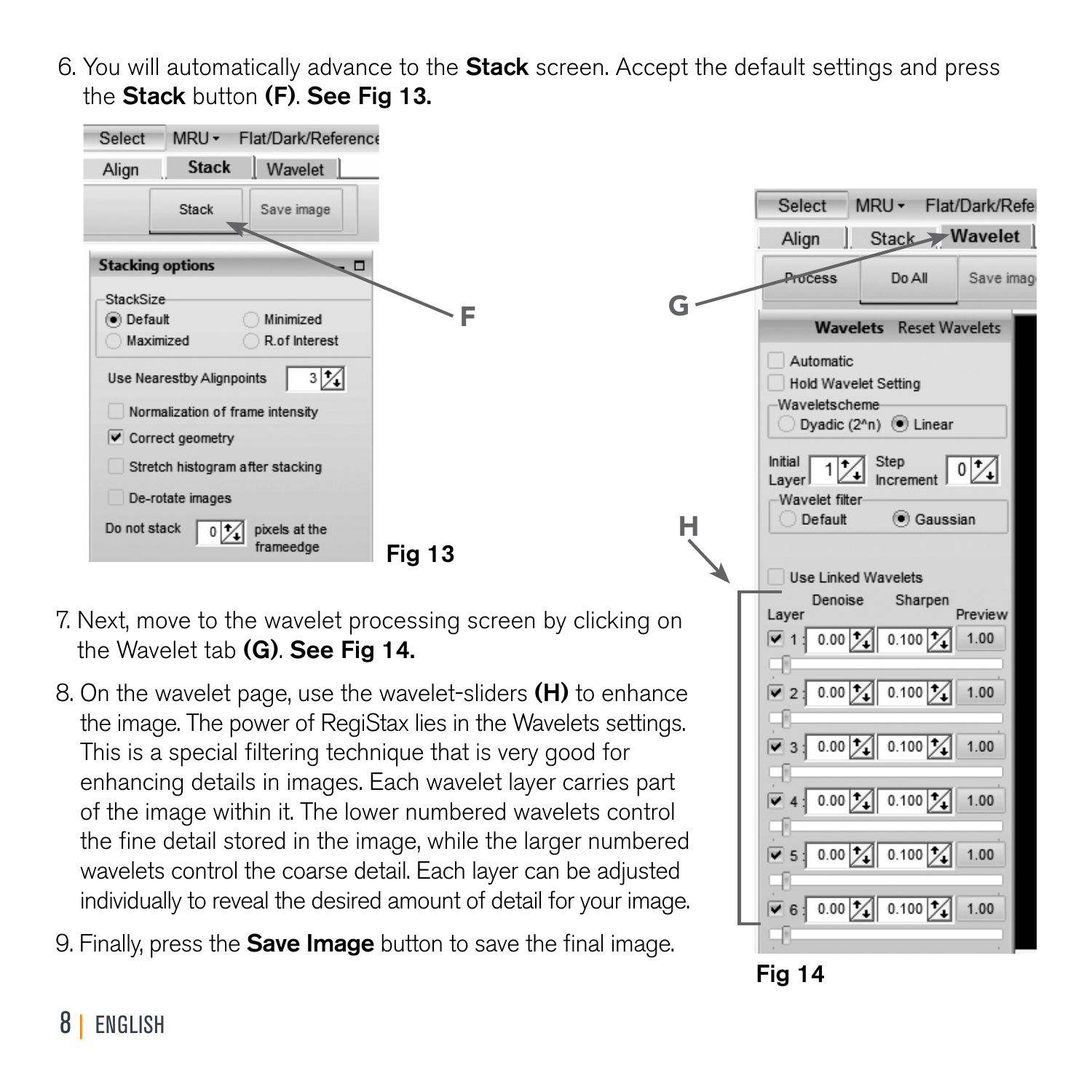#### **To explore the many other features of RegiStax and view helpful tutorials, visit the RegiStax homepage at: http://www.astronomie.be/registax/index.html**

## How NexImage Works

NexImage uses a light-sensitive imaging sensor to capture streaming video of any Solar System object. Using the included software, you can separate the video into hundreds of individual images (frames) and digitally stack them to significantly reduce the electric "noise" inherent in video chips and bring out the unseen fine detail (signal) hidden within your image. The NexImage camera takes advantage of the fact that the signal-to-noise ratio of your stacked composite image is proportional to the square root of the number of frames combined. This means that stacking as few as 16 frames will reduce the grainy noise of the composite image by 4 times. While stacking as many 900 frames will improve the image by 30 times! However, stacking the individual frames is only half the power of the NexImage imager. With the included software package, each individual frame is analyzed for quality to filter out those frames most affected (blurred) by poor atmospheric "seeing." This form of after-the-fact adaptive optics leaves only the sharpest, clearest frames to be stacked and aligned into a high-quality image. Finally, powerful processing features automatically break the image up into individual unsharp mask layers that can be used to bring out tremendous detail and reveal final images that will rival those taken with astronomical CCD cameras costing thousands of dollars.

### The Basics

### Focusing

As with all astrophotography, sharp focus is essential for high-quality results. Although there are many techniques and devices for focusing your telescope, the human eye still remains one of the best detectors of subtle changes in detail. One advantage that video imaging has over imaging with more sophisticated (and expensive) CCD cameras is the speed with which it can display an image. Focusing NexImage is more like focusing an eyepiece than focusing a CCD camera. Unlike long-exposure cameras, you don't have to wait many seconds to see the effect of a focus change using NexImage.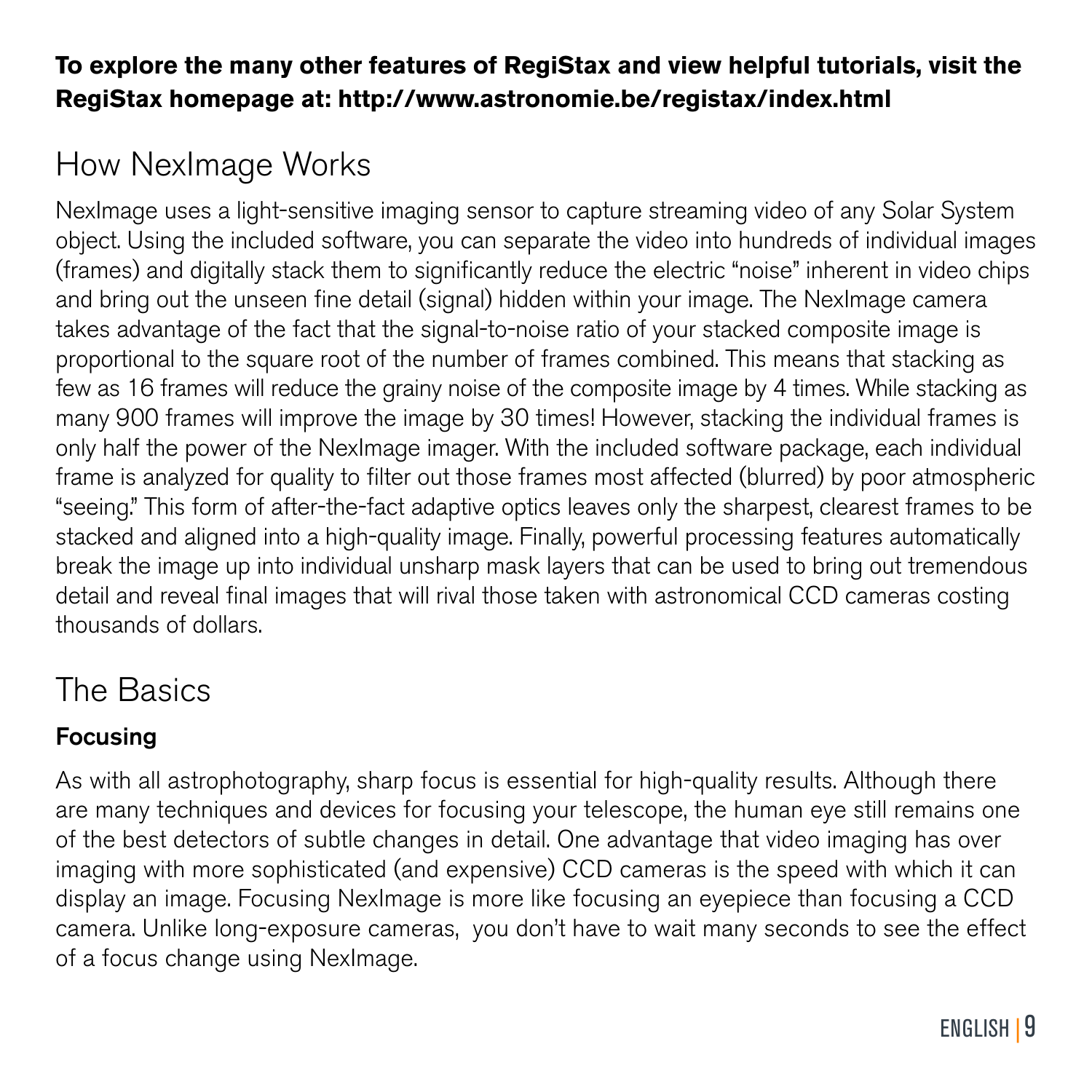### Focusing Tips

To achieve best focus, concentrate on a high contrast feature of the object you are imaging. Focusing on small features such as a moon's shadow on Jupiter or Cassini's division in the rings of Saturn will guarantee best focus across the entire image.

Once the frames of your video are stacked, the overall brightness of the composite (stacked) image is usually brighter than its individual component frames. For this reason, it is best to keep the brightness of the video image seen on the screen dimmer than you would normally desire. It is important that no part of the image is overexposed to assure the maximum amount of detail in the final composite image.

#### Collimation

No matter what type of telescope you image with, poor collimation (alignment of the optics) will ruin your chances for a good image. Before you begin imaging, always check the collimation of your instrument and make adjustments if necessary. Refer to your telescope's owner's manual for instruction in collimating the optics.

#### Finding Objects

At first it can be difficult to locate individual planets due to their relative brightness. To make it easier to initially find your object in the imaging window, increase the brightness and gain controls on the Exposure toolbar. This will allow you to better see the object as it passes through the imaging window. Once you have located and centered the object, you can adjust the setting until the object is at the desired brightness and contrast.

#### How long to take Streaming Video

At first you may think that the more frames you record, the better. However, there are some limitation to the duration of video and the amount of frames you can acquire. Resolution and file size can both limit the length of time of your video.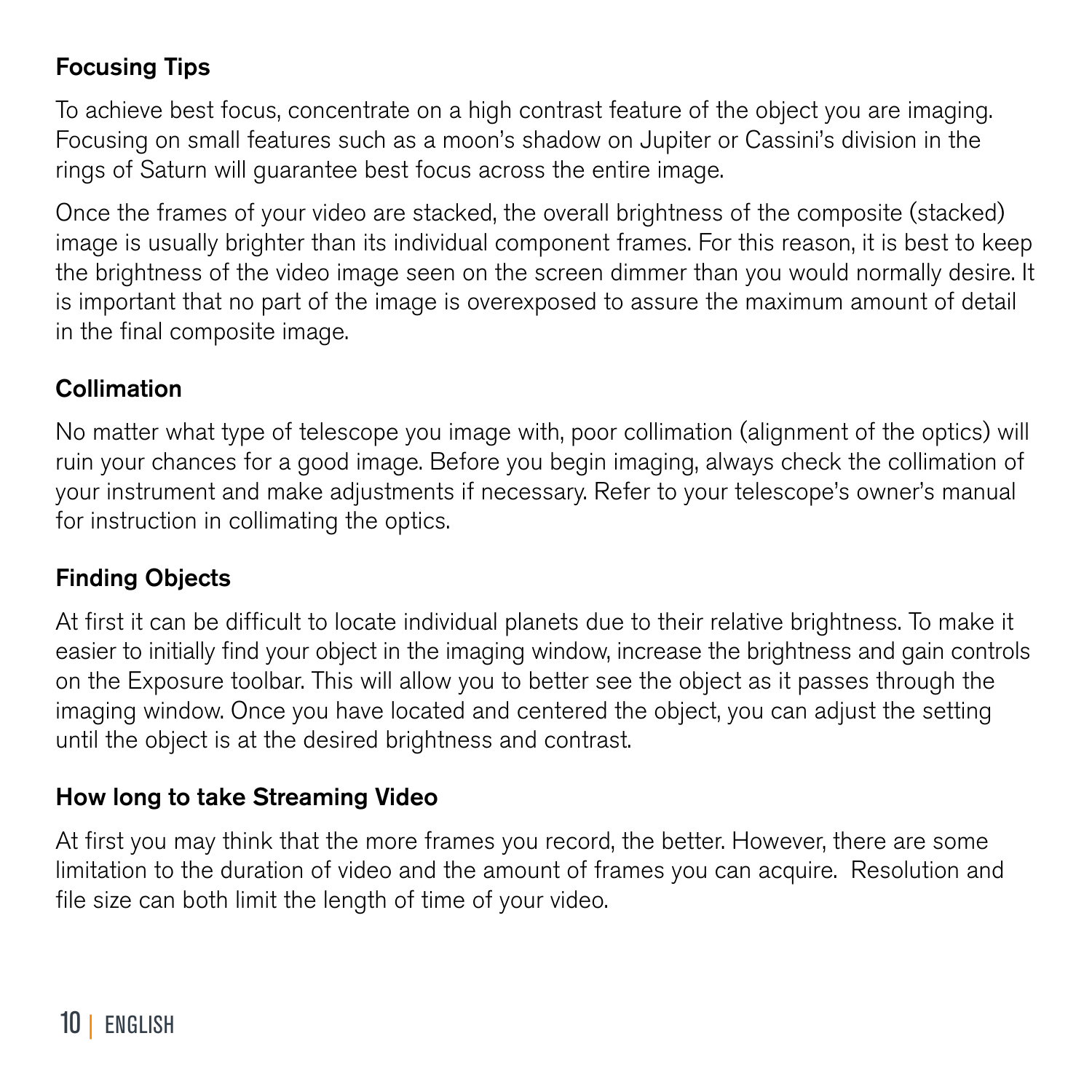Since the NexImage will combine as many sharp frames as possible to achieve one high-quality image, you don't want to take so many images that you start to detect the rotation of the planet, especially on Jupiter which makes one complete rotation in under 10 hours!

Individual frames of a high-resolution video can have large file sizes. Hundreds of these frames can quickly consume an entire hard drive. We recommend saving your video data onto a CD-ROM. This way, you can have a library of files stored for processing without consuming hard disk space.

#### **Autoguiding**

Your NexImage can be used as an autoguiding camera when used in conjunction with an off-axis guider or piggyback guidescope. NexImage is compatible with many autoguiding software such as MetaGuide (www.astrogeeks.com/Bliss/MetaGuide), and a guider port interface such as GPUSB from Shoestring Astronomy (www.store.shoestringastronomy.com).

|                                      | NexImage Burst                          | NexImage 5                            | Nexlmage 10                                      |
|--------------------------------------|-----------------------------------------|---------------------------------------|--------------------------------------------------|
| SENSOR                               | 1/3-inch format Aptina<br>AR0132AT CMOS | MT9P031 1/2.5"<br>format CMOS         | MT9J003 1/2.3"<br>format CMOS                    |
| <b>CAMERA RESOLUTION</b>             | $1.2MP(1280 \times 960)$                | 5MP (2592x1944)                       | 10.7MP (3856 x 2764)                             |
| <b>SENSOR SIZE</b>                   | $4.8$ mm x $3.6$ mm                     | $5.7$ mm x 4.28 mm<br>(7 mm diagonal) | $6.4$ mm $\times$ 4.6 mm<br>(7.9 mm diagonal)    |
| <b>PIXEL SIZE</b>                    | 3.75 µm square                          | 2.2 µm square                         | 1.67um square                                    |
| <b>SENSITIVITY</b>                   | 5.48 V/lux-sec $(Q550 \text{ nm})$      | 1.4 V/lux-sec $(Q550 \text{ nm})$     | 0.31 V/lux-sec                                   |
| <b>USB CABLE</b>                     | High-speed USB 2.0 cable                | High-speed USB 2.0 cable              | Super-Speed USB 3.0,<br>High-speed USB 2.0 cable |
| <b>BACK FOCUS WITH</b><br>NOSE PIECE | 13.1 <sub>mm</sub>                      | 13.1 <sub>mm</sub>                    | 13.1 <sub>mm</sub>                               |
| <b>BACK FOCUS FROM</b><br>THREADS    | $10.6 \text{ mm}$                       | $10.6 \text{ mm}$                     | $10.6$ mm<br>ENGLISH I 11                        |